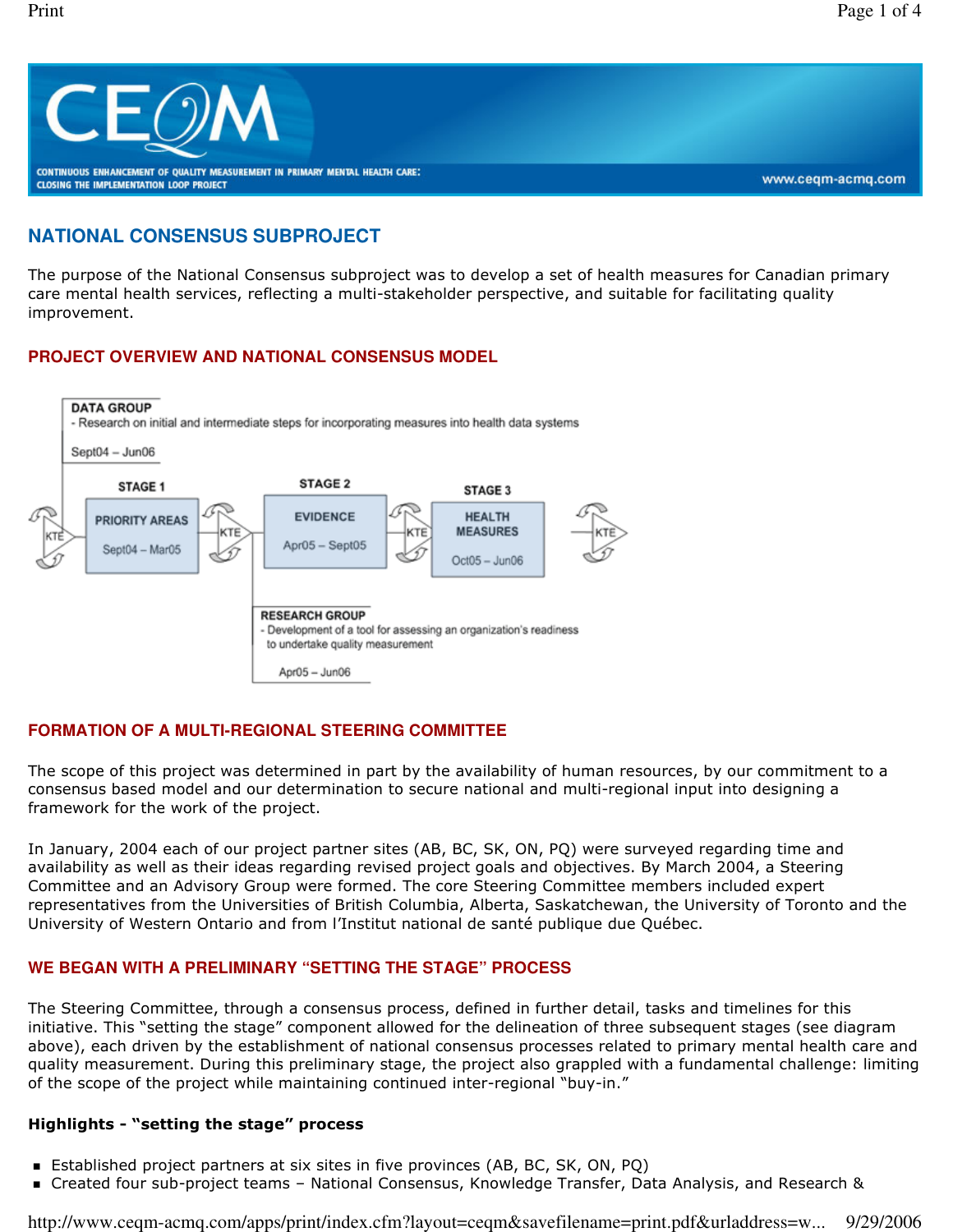Evaluation

- Created a consensus based process with feedback loops amongst partners to maintain consistency with PHCTF objectives
- Formalized internal consensus and knowledge transfer and exchange processes to further collaboration toward the development of quality measures for primary mental health care. Ensured inclusion of 'state of the art' best practices, methodology and evidence informed literature regarding quality measurement based on work by Stephen Campbell (UK)

#### **OVERVIEW OF STAGE 1 – POPULATING AND DEFINING A FRAMEWORK**

#### A flashlight in a dark room

The current challenge of quality measurement in health care has been compared to attempting to navigate a large, dark room with only a flashlight to illuminate one's way. One must chose where to focus the light in order to navigate the room effectively and safely. Similarly, with health quality measurement, no current set of ideal measures exist that will allow us to have a full understanding of the whole system.

#### Use of consensus to develop areas of focus

In Stage 1, in order to address the challenge of a potentially limitless number of quality measures, our Steering Committee directed the project to develop a consensus process to determine key areas of focus ( that is, where the project would point our "flashlight in the dark room"). As part of this process the project developed a framework regarding various aspects of the primary mental health system (domains). This framework was adapted from both the Canadian Institute of Health Information (CIHI) Health Indicators Framework and Richard Hermann's (2002) mental health framework. Additional domains were added to the above frameworks to increase the relevance to primary mental health care. These additional domains were generated through a consensus based process that involved a wide range of stakeholders with additional reference to current research literature.

#### Highlights - Stage 1

- Developed an inclusive framework of domains based on existing literature; as well as multi-stakeholder feedback
- Regional sites recruited participants within the identified stakeholder groups to facilitate knowledge transfer and exchange about the domains and the work of the project
- Initiated linkages with the Canadian Collaborative Mental Health Care project
- 145 clinicians, decision-makers and mental health user representatives in 5 regions (AB, BC, SK, ON, PQ) participated Survey 1
- National consensus was achieved on  $22$  priority domains out of a possible 81.
- Initiated knowledge transfer and exchange linkages with federal/provincial/territorial decision-making bodies
- The National KT team began creating a roster of national opinion leaders within our four stakeholder groups by retrieving and gathering background information on these individuals

## **OVERVIEW OF STAGE 2 - EXPERT REVIEW REGARDING EVIDENCE INFORMED BEST PRACTICES AND LITERATURE**

In Stage 2 of the initiative, we conducted a second survey with a national and international group of experts to research best practices and existing quality measures associated with the domains or areas of focus identified in Stage 1 of the project.

# Highlights - Stage 2

 Conducted a Best Practices and Quality Measures literature review by administering a consultation survey to identified academics, clinicians, decision-makers, and mental health user representatives knowledgeable about evidence-based practices in primary mental health care in each of the 22 national consensus domains.

http://www.ceqm-acmq.com/apps/print/index.cfm?layout=ceqm&savefilename=print.pdf&urladdress=w... 9/29/2006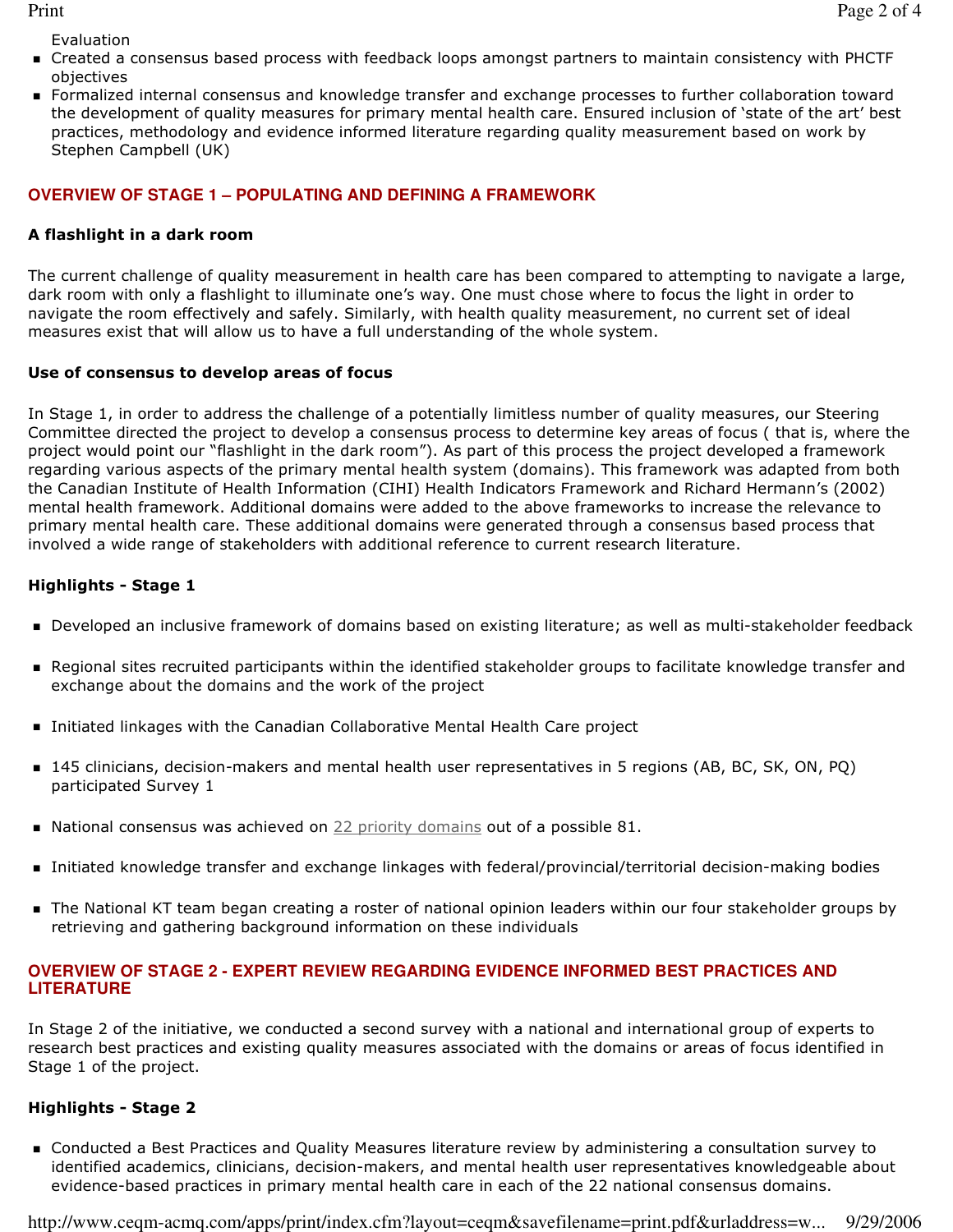Respondents were asked to suggest best practices and measures of quality where the literature is inadequate or did not exist.

- The Quality Measures Database was created, containing functionalities (i.e. tracking edits, as well as running queries) to assist in assessing the results from Survey 2 and to facilitate the decision making about the content of the project's 3rd and final survey. All identified best practices and quality measures (approximately 3,000) are compiled into this searchable database.
- Data group members investigated a method or rating system for examining data feasibility for quality measures. These preliminary results fed into the Stage 2 literature review process by assisting in the design for the review forms/evidence extraction sheets for best practices and quality measures.
- Expansion and continuation of the project's national consensus and knowledge transfer and exchange processes:
	- Initial formation of a primary mental health care Knowledge Transfer & Exchange Network with up to 300 multi-stakeholder group respondents from across Canada, including representation from every province and territory. A future CEQM KTE Network should allow for enriched collaboration and knowledge exchange, furthering quality improvement in PMHC across the country. [ on KTE page, add link to this section]
	- Dissemination about the project via linkages with other projects, with leading research institutions and attendance at a range of national and regional events, fully described in the dissemination activities section of this report.

## **OVERVIEW OF STAGE 3 – RESULTS AND FINAL MEASURES**

In Stage 3 of the initiative, we conducted our third and final survey with respondents from every province and territory in Canada and within those regions, with a range of stakeholders.

#### Highlights – Stage 3

- A two round modified Delphi postal survey
- Each round consisted of a 90+minute survey
- Rating of relevance, actionability, overall importance of 160 measures by 212 final respondents with a response rate of 80%
- Consensus methodology used amongst regions and stakeholder groups to narrow down measures to a final set of 30 measures, with significant inter-stakeholder and regional variation
- Consumer/advocates, clinicians, academics and government decision makers from regional, provincial and federal levels participated
- A small group of people with expertise in First Nations and rural-setting health issues were also included
- A convenience sampling strategy was used to ensure a balanced representation
- Respondents emphasized actionability, which lead to a "pragmatist" orientation in results; rigour of consensus methodology and an evidence-informed process gives a "green light" for action in primary mental health care reform
- **Creation of project results regarding measures –** priority domains, Top 30 measures, and Quality Measures database

#### **TEAM LEAD**

Paul Waraich Assistant Professor, Department Psychiatry, UBC Adjunct Professor, CARMHA, Faculty of Health Sciences, SFU

http://www.ceqm-acmq.com/apps/print/index.cfm?layout=ceqm&savefilename=print.pdf&urladdress=w... 9/29/2006